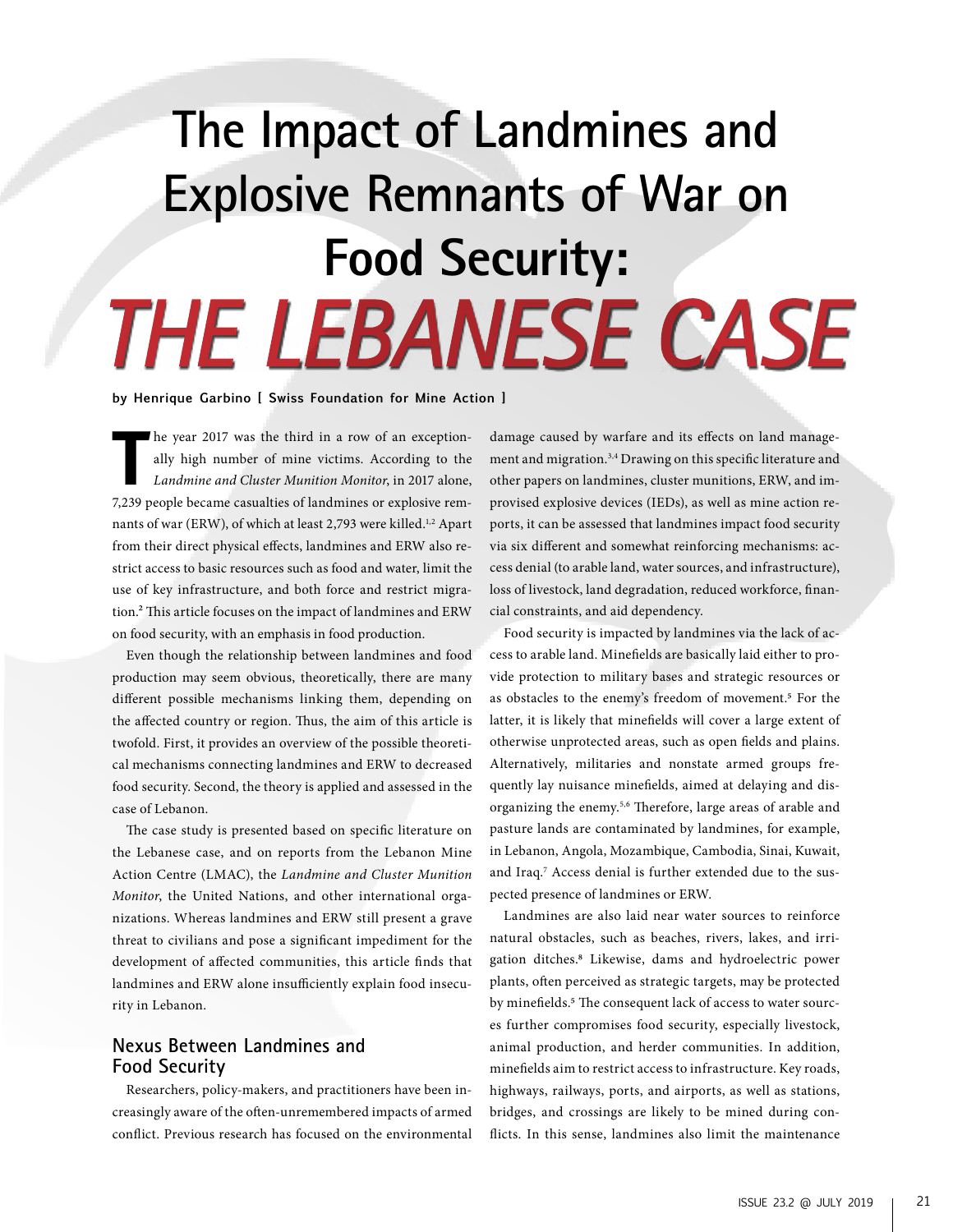

Figure 1. Summary of causal mechanisms (adapted from Berhe and GICHD).7,9 *All graphics courtesy of the author.*

and construction of new infrastructure,<sup>7,9</sup> which indirectly impacts the food production chain.

Livestock is directly affected by mines, especially large mammals such as cattle, horses, camels, and even sheep.<sup>10-12</sup> Moreover, when humanitarian demining programs are absent, communities rely on rudimentary techniques to assess whether an area is safe or not. In many cases, this means letting cattle graze in suspected hazardous areas.<sup>7,13</sup>

Landmines may cause land degradation in roughly four ways: through loss of biodiversity, micro-relief disruption (disruption of the first layer of soil), chemical contamination, and over-cultivation.<sup>7,9</sup> First, fauna and flora are affected by the physical and chemical effects of the detonation of landmines and ERW. This is particularly relevant for conflicts fought in forests $14$  or on routes of migratory animals. In addition, when arable land is not accessible, communities turn to forests as their last resort for fuel (i.e., wood), food, and shelter. This effect is aggravated by the concentration of refugees and internally displaced persons, who are considerably limited by minefields and concentrate around safe areas. It must be emphasized, though, that in some mined and contaminated areas biodiversity is actually very high due to the lack of human interference (e.g. the Korean peninsula's demilitarized zone).15

Demining techniques may also contribute to loss of biodiversity and deforestation. While removing small bushes and plants is a standard process in both mechanical<sup>16</sup> and manual mine clearance, $17$  some communities and demining organizations set minefields on fire in order to clear the vegetation and facilitate future work.7

Conversely, some authors argue that vegetation loss, microrelief disruption, or even burning in mine clearance operations may have a positive effect in biodiversity by creating different mixes of habitats across the landscape.18 Moreover, as it relates to food production, both manual and mechanical mine clearance techniques arguably facilitate future land use for agricultural purposes, by clearing the field and effectivelly ploughing it.

Likewise, micro-relief disruption is caused by the accidental detonation of landmines and ERW, the use of fire as a rudimentary demining technique,<sup>7</sup> and standard demining procedures. During standard manual mine clearance, deminers are required to remove the first layers of soil not only for every landmine or ERW they find but for each metal fragment detected, including shrapnel and bullet casings. Moreover, if the condition of the mines or ERW do not allow for their removal and further destruction in a specific area, those are exploded in situ and increase soil damage.<sup>18</sup>

Albeit minimally, land degradation may be caused by chemical contamination. Regardless of whether their explosive contents have detonated or not, landmines and ERW contaminate the soil and water sources with toxic substances,<sup>19</sup> including heavy metals<sup>19</sup> and depleted uranium,<sup>7</sup> which come from either the ammunition casings or their explosive contents.<sup>11</sup>

It is worth noting that there is little evidence of actual chemical contamination from conventional mines. There are a few landmines which might use liquid explosives (e.g. PFM-1) that have toxic effects. However, given their small size, the resultant contamination is most likely negligible. The majority of mines are constructed from TNT- and RDX-based explosives, which are largely organic compounds and result in little or no toxic effects.

Notably, the arable lands not contaminated by landmines usually suffer from over-cultivation. First, a smaller portion of land is pressed to produce more to compensate for the contaminated areas.<sup>7</sup> Second, these areas are often occupied by forcibly displaced persons, who perceive the settlement as temporary and do not invest in sustainable land management.<sup>20</sup> In the long term, these practices may lead to soil exhaustion and decreased food production.

Landmines also contribute to a reduced rural workforce by killing, maiming, or injuring thousands of civilians every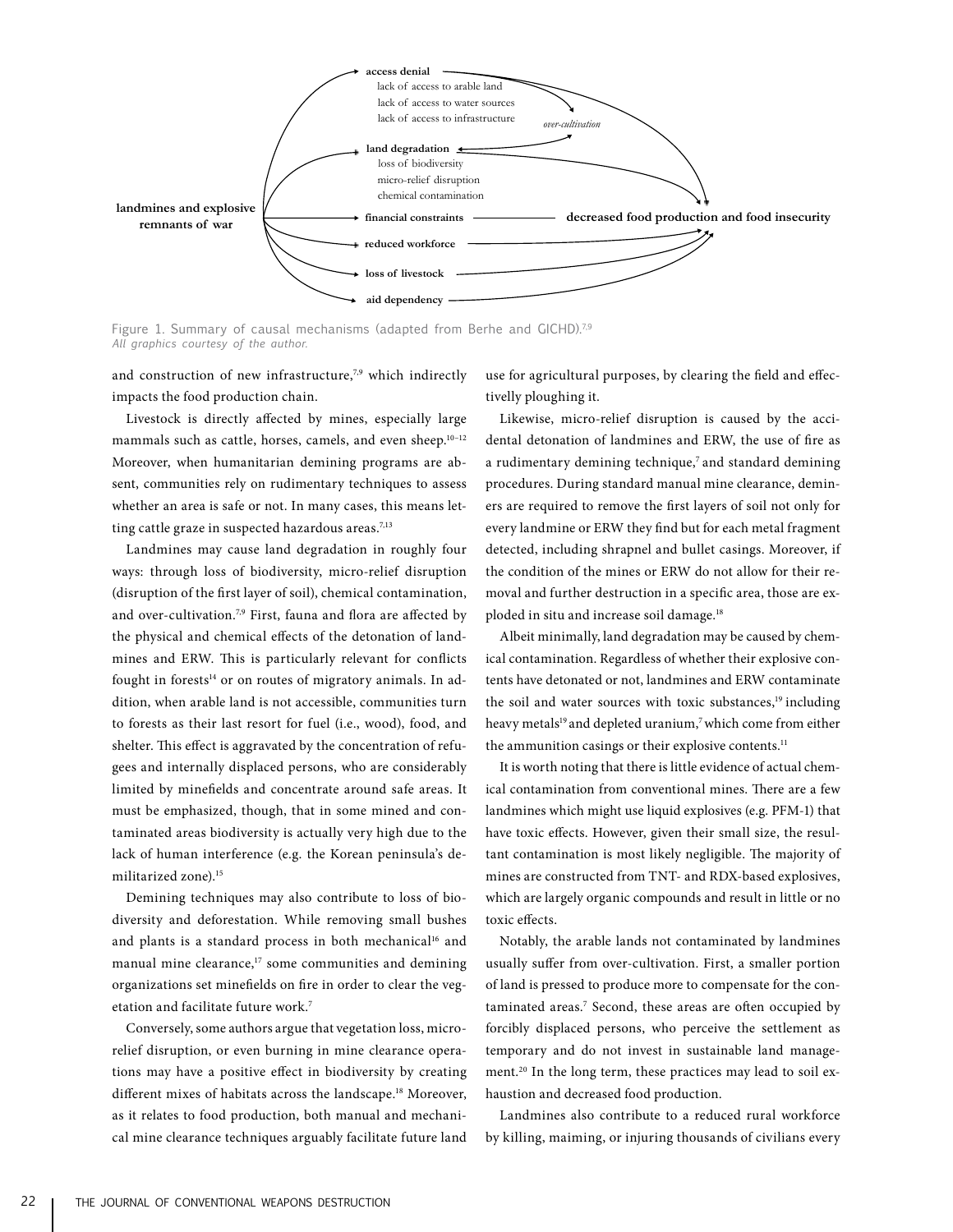

Figure 2. Estimation of contaminated land distribution in square kilometers (as of 2017).<sup>30</sup>

year. Mostly men and boys, who are usually the ones responsible for providing for the household, fall victim to landmines and ERW.10

Finally, mine action entails considerable costs to the affected state, posing as a financial burden to investments in development. The already fragile economies of affected countries are further weighed down by the enormous costs of mine clearance and victim assistance.<sup>7,9</sup> Therefore, international support is critical for sustaining mine action programs. However, when badly managed, food assistance may undermine local production and cause aid dependency.<sup>22,23</sup>

#### **Case Study: Lebanon**

Lebanon is mostly contaminated with landmines and ERW from its two most recent conflicts: the Lebanese Civil War (1975–1990) and the 2006 Israel-Hezbollah Conflict, as well as minor clashes with Israeli forces from the 1990s to the 2000s.<sup>24,25</sup> A survey conducted in 2003 estimated that a total surface of 279.4 sq km was suspected to be contaminated with landmines from the civil war.25 The last contamination occurred during the Israeli bombings from July to August 2006, when an additional 54.9 sq km were contaminated with approximately one-million cluster munitions that did not detonate.<sup>26,27</sup> In northeast Lebanon, spillovers from the current conflict in neighboring Syria has also led to new contamination of mostly IEDs, booby-traps, and unexploded ordnance (UXO).28

It is estimated that landmine and ERW contamination in Lebanon after the 2006 invasion reached a peak of about 334 sq km, more than 3.2 percent of the country area.<sup>26</sup> The most affected areas by landmines are in Batroun, Chouf, Jbeil, and Jezzine, north of the Litani river, in the Bekaa Valley, and across Mount Lebanon, as well as the Blue Line, the U.N.-demarcated border with Israel.<sup>24</sup> Cluster munition contamination is concentrated in southern Lebanon, south of the Litani river.<sup>29</sup> A recent study commissioned by the United Nations Development Fund and LMAC further estimated the distribution of the contaminated area according to their use (Figure 2).<sup>30</sup>

Even though most of the affected areas are comprised of agricultural and grazing lands, those areas were defined by the Lebanon Mine Action Authority as second priority, and the clearance processes began only in 2009. The first-priority areas include access roads, infrastructure, water, electricity, municipalities, schools, houses, and gardens; while the third priority consists of uncultivated land, natural reserves, and wildlife territories.

Socioeconomic development has been considerably affected, especially by ERW contamination. Almost 40 percent of land used for livelihood has been contaminated and, out of the total area contaminated with cluster munitions, 97 percent is used for food production (78 percent for crop cultivation and 19 percent for livestock).<sup>29</sup> Apart from major losses in the 2006 harvest season, unexploded cluster munitions rendered a large swath of southern Lebanon inaccessible to the local population.<sup>31,32</sup> LMAC estimated that the cost of lost agricultural production in 2007 amounted to US\$126.7 million. Due to the mine action program, this value dropped to \$25 million in 2011.<sup>24</sup> Darwish et al., however, argue that estimates of economic losses in southern Lebanon usually fail to account for indirect costs, which could amount to four times the initial estimates.<sup>33,34</sup>

Post-conflict reconstruction and rehabilitation, as well as development of infrastructure, were considerably hindered by landmines and ERW in southern Lebanon.<sup>35,36</sup> Preliminary estimates of the damaged caused by the 2006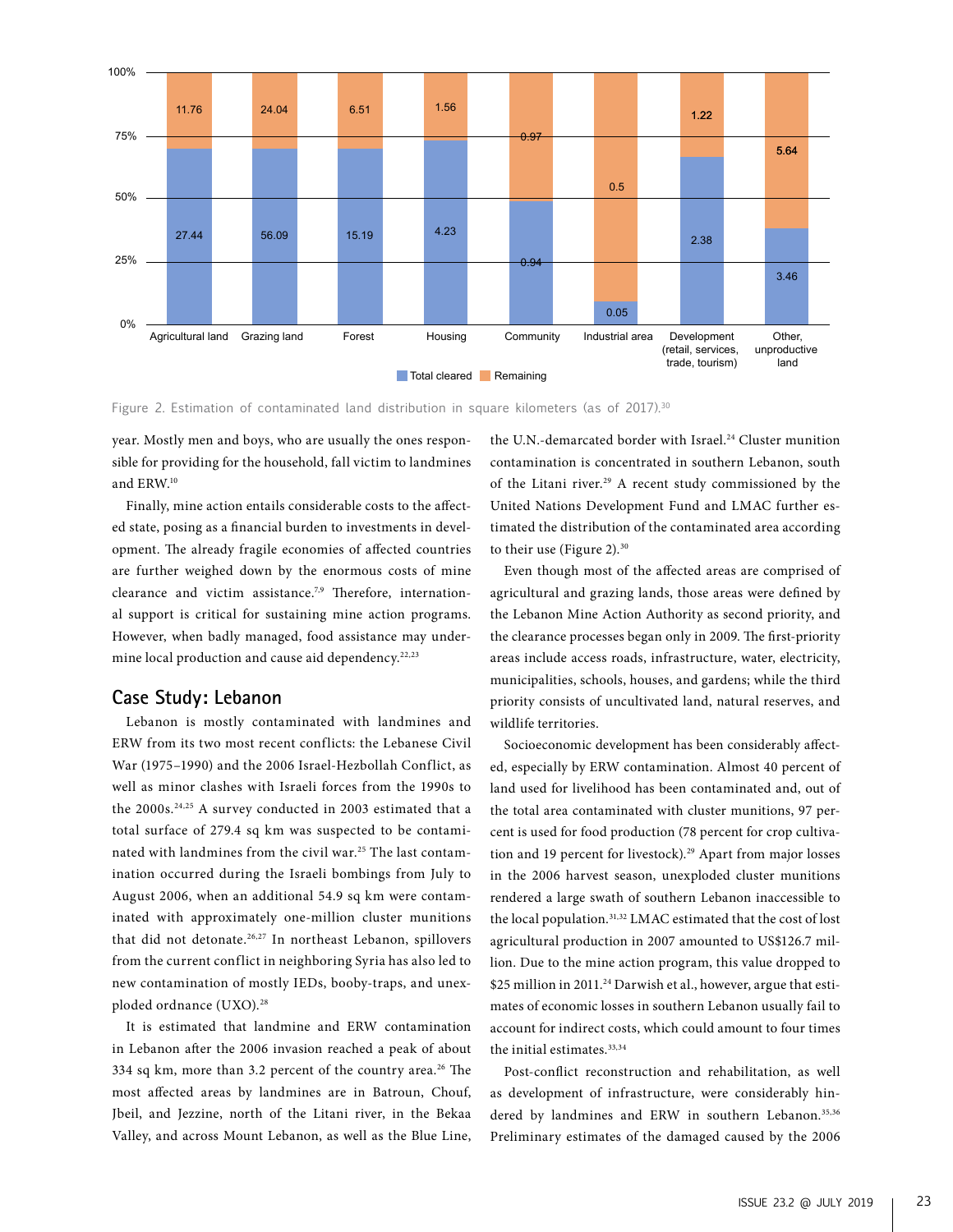

Figure 3. Number of livestock in Lebanon 1961–2016).

war accounted for more than 340 infrastructure locations and sections of road rendered inaccessible.<sup>37</sup> Accordingly, infrastructure was prioritized by the national mine action strategy for land release and was completely cleared between 2006 and 2009.<sup>24,38</sup>

There is not much research on the impacts of landmines and ERW on land degradation in Lebanon. In terms of biodiversity, however, natural reserves and wildlife territories were defined as third priority and have only recently been targeted by mine action programs.<sup>30,37</sup> In addition, landmines are known to have impacted the management of cedar forests, in particular the Tannourine Cedar Forest Nature Reserve.<sup>39</sup>

Mine clearance also contributes to the loss of biodiversity and micro-relief disruption in Lebanon. Mined areas are burned prior to demining in order to remove vegetation and facilitate mine clearance operations. This practice has been employed since at least the 1990s<sup>40</sup> and has become a standardized

practice, as provided for in the National Mine Action Standards (NMAS).42 In accordance with regular manual demining techniques, ground vegetation is removed during mine clearance operations. However, the NMAS do not specify the maximum branch diameter to be cut and removed,<sup>40</sup> leaving it to the discretion of demining organizations. Moreover, the default disposal procedure for landmines and ERW is destruction in situ. This means that wherever found, landmines and ERW shall be destroyed, except if it proves to be impractical or poses considerable risk to nearby structures.40

Literature is mostly absent in addressing soil and water contamination due to landmines and ERW in Lebanon. Nonetheless, there is strong evidence of depleted uranium contamination from Israeli bombings in 2006.42 This contamination is likely to come from bunker busting bombs and missiles, which are less likely to fail and become ERW. Moreover, other general studies on soil contamination in



Figure 4. Total landmine and ERW casualties (2000–2016).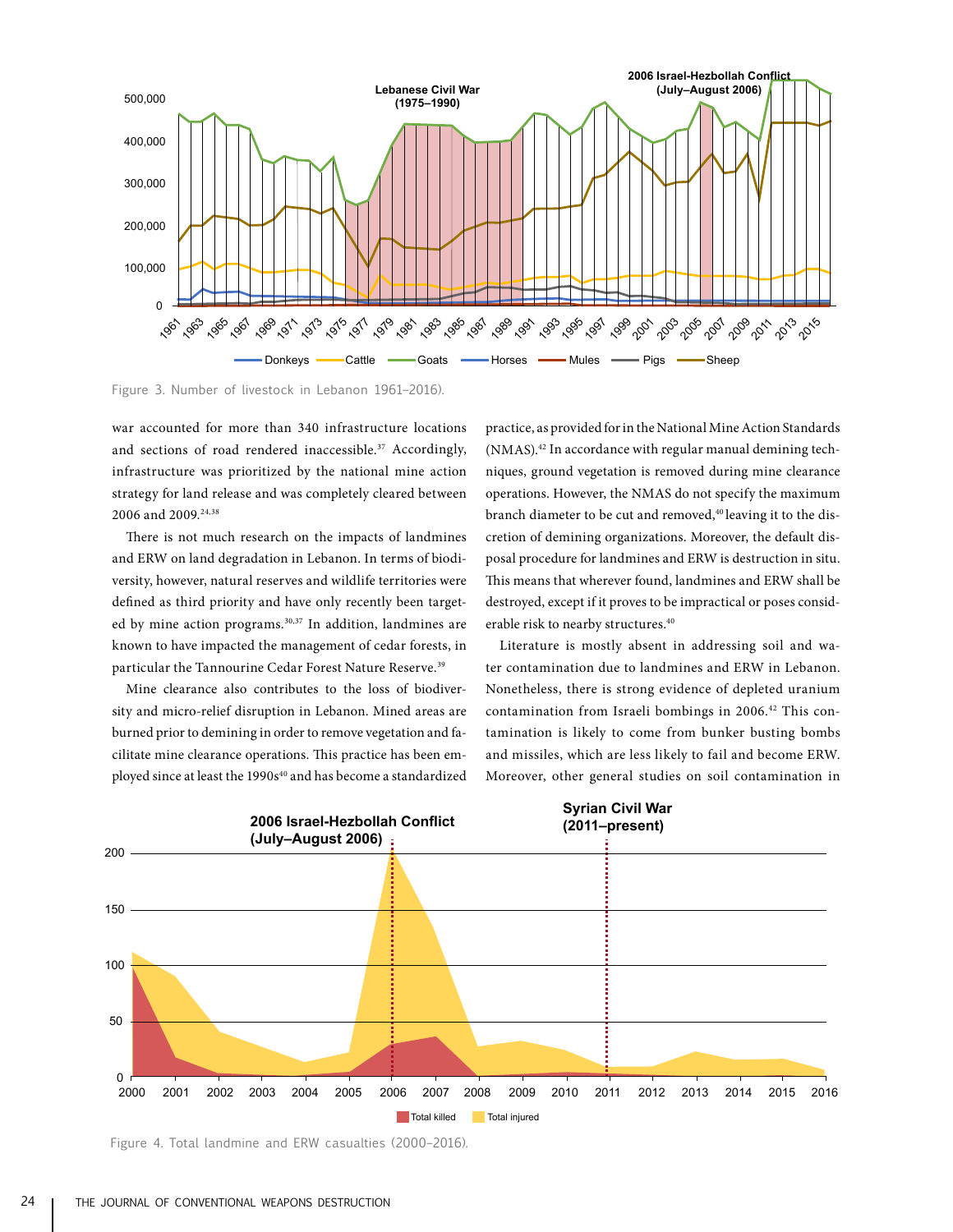

Figure 5. National investment in mine action, in million US dollars and as share of total government expenditure.

Lebanon do not consider landmines and ERW but focus on other sources of pollution.43

Loss of livestock is not accounted for in national or international mine action reports,<sup>44,45</sup> as it does not seem to present a grave problem in Lebanon. Accordingly, data from the Food and Agriculture Organization (FAO)<sup>46</sup> suggests that livestock production is more conditioned to the conflict itself and area access than the physical effects of landmines and ERW (Figure 3).

As of the end of 2016, at least 3,736 people were involved in accidents with landmines or ERW, of which 906 were killed and 2,830 injured.<sup>47</sup> Even though the data available on casualties is highly inconsistent, most sources indicate that victims are largely men and boys—accounting for roughly 90 percent of all casualties—from rural communities.48 After the Israeli invasion in 2006, casualties were concentrated in southern Lebanon; however, due to the influx of Syrian refugees since 2011, victims are now concentrated in the northern and eastern regions.47 Accordingly, data made available in reports from the *Landmine and Cluster Munition Monitor* and LMAC 25,43,46,49-61 show a sharp increase in casualties after 2006 and a smaller increase after 2011 (Figure 4). The graph also suggests the beneficial outcomes of mine clearance and mine risk education (MRE), since casualties tend to decrease in time.

By design, most mine-related incidents do not cause death. Likewise, the desired effect of cluster munitions is achieved by their detonation in large quantities; individually, one munition is usually not sufficient to kill a person. Accordingly, Youssef and Jawad Fares have found that most casualties in Lebanon suffered amputations and injuries in craniofacial regions, thorax, abdomen, and lower and upper extremities.<sup>62</sup> Those injuries led to loss of motor function, body disfiguration, chronic pain, and post-traumatic stress disorder.<sup>60</sup>

The Government of Lebanon, as indicated in Figures 5, 6, and 7,44,63 has invested \$7.88 million per year on average in mine action for the last ten years, or roughly 13 percent of total government expenditure (Figure 5). In comparison to international mine action funding, even though more modest on average, national investments are more stable (Figure 6). Moreover, the national share of mine action funding has considerably increased since 2008 (Figure 7).

Even though Lebanon is a considerably well-structured and functioning state, information on landmines and ERW is often inconsistent, missing key observations, and scattered across various sources, perhaps due to the recent establishment of the national authority and coordination center.<sup>64</sup>



Figure 6. National and international investment in mine action, in million US dollars.



Figure 7. Share of total investments in mine action.